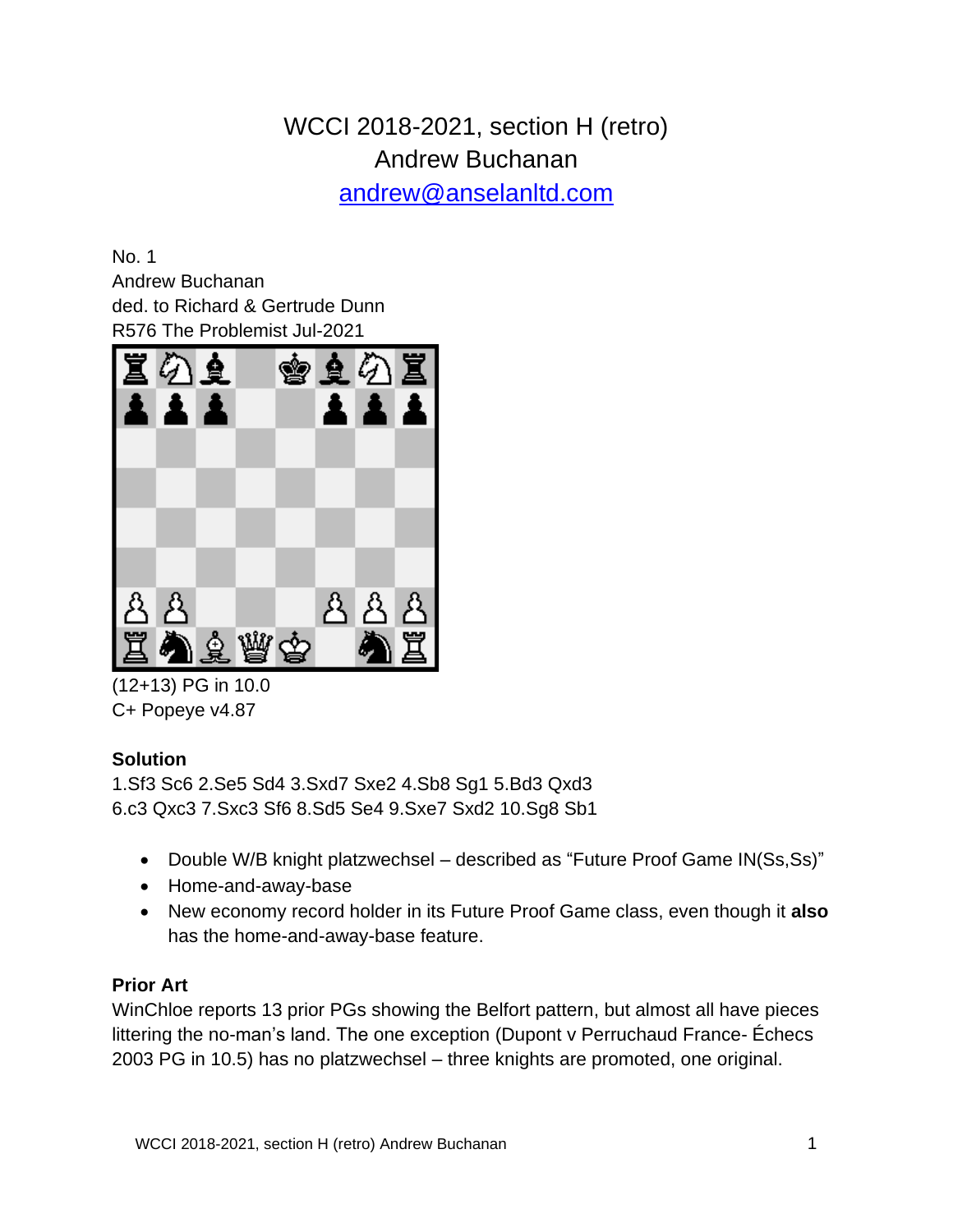No. 2 Andrew Buchanan ded. to Richard & Gertrude Dunn R575 The Problemist Jul-2021



(14+12) PG in 9.5 C+ Jacobi v0.7.5 with constraints.

#### **Solution**

1.b4 e5 2.b5! Ba3 3.Bb2 d6 4.Bxe5 Bg4 5.Bxd6 Bxe2 6.Bf8 Bxb5 7.Bd3 Bc1 8.Bxh7 f5 9.Bxf5 Bf1 10.Bc8

- Double W/B bishop platzwechsel described as "Future Proof Game IN(Bb,Bb)"
- Home-and-away-base
- Very unexpected W2 move
- Feedback from solvers is that this was hard to solve.

#### **Prior Art**

WinChloe reports 21 prior PGs with showing the Belfort pattern, but all have pieces littering the no-man's land. A couple of shorter PGs for Future Proof Game category use blocking pawns to eliminate transposition duals (e.g. Christiaans & Boumeester, Probleemblad 1993). The new problem uses innovative asymmetric sequencing of bishop moves to avoid the need for transposition dual removal.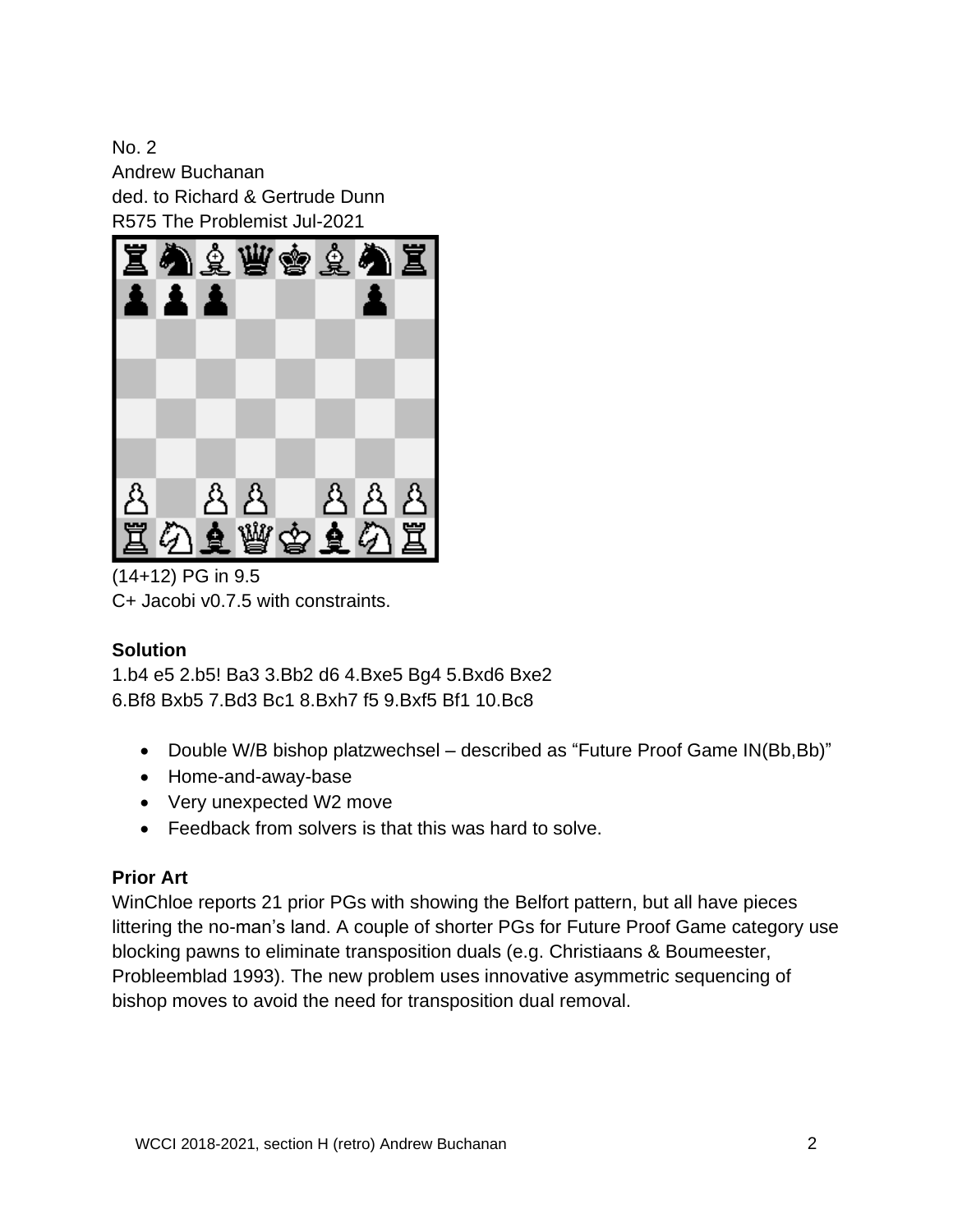No. 3 Andrew Buchanan after Cedric Lytton StrateGems Oct-2021



(12+13) PG in 16.5 HC+ Jacobi v0.7.5 using constraints.

# **Solution**

1.Sf3 d5 2.Rg1 d4 3.Sxd4 a5 4.Sb3 Qxd2+ 5.Bxd2 Ra6 6.Qc1 Re6 7.Kd1 Rxe2 8.Be1 Re4 9.S1d2 Ra4 10.Bc4 Rxa2 11.Sf1 Ra4 12.Ra3 Rb4! 13.Sa1 a4 14.Ba2 Rh4 15.Bb1 Rxh2 16.Rh3 Rh1 17.Rhxh1

- Task is "cyclic shift register" of 8 officers (= 1 byte!): this translates to RRS, KQB & BS cyclic platzwechsels.
- Very surprising quiet B12 move is the breakthrough.
- Absence of clutter as usual makes this a challenge to verify.

# **Prior Art**

Startling artistic improvement on Cedric Lytton The Problemist 2004(v) (dedicated to C.Frankiss) 169680 in WinChloe. 1.0 move shorter, and with a much cleaner diagram: no blocking units in the diagram means (as with Nos. 1&2 above) thematic actors must choreograph their own dual elimination in now empty space.

The original author was happy to say that this is "AB after CL".

# **Human-Computer Verification**

Missing bQ means many degrees of freedom, and raw Natch cannot hope to solve. So Jacobi constraints together with connective retro-logic were used to solve & validate.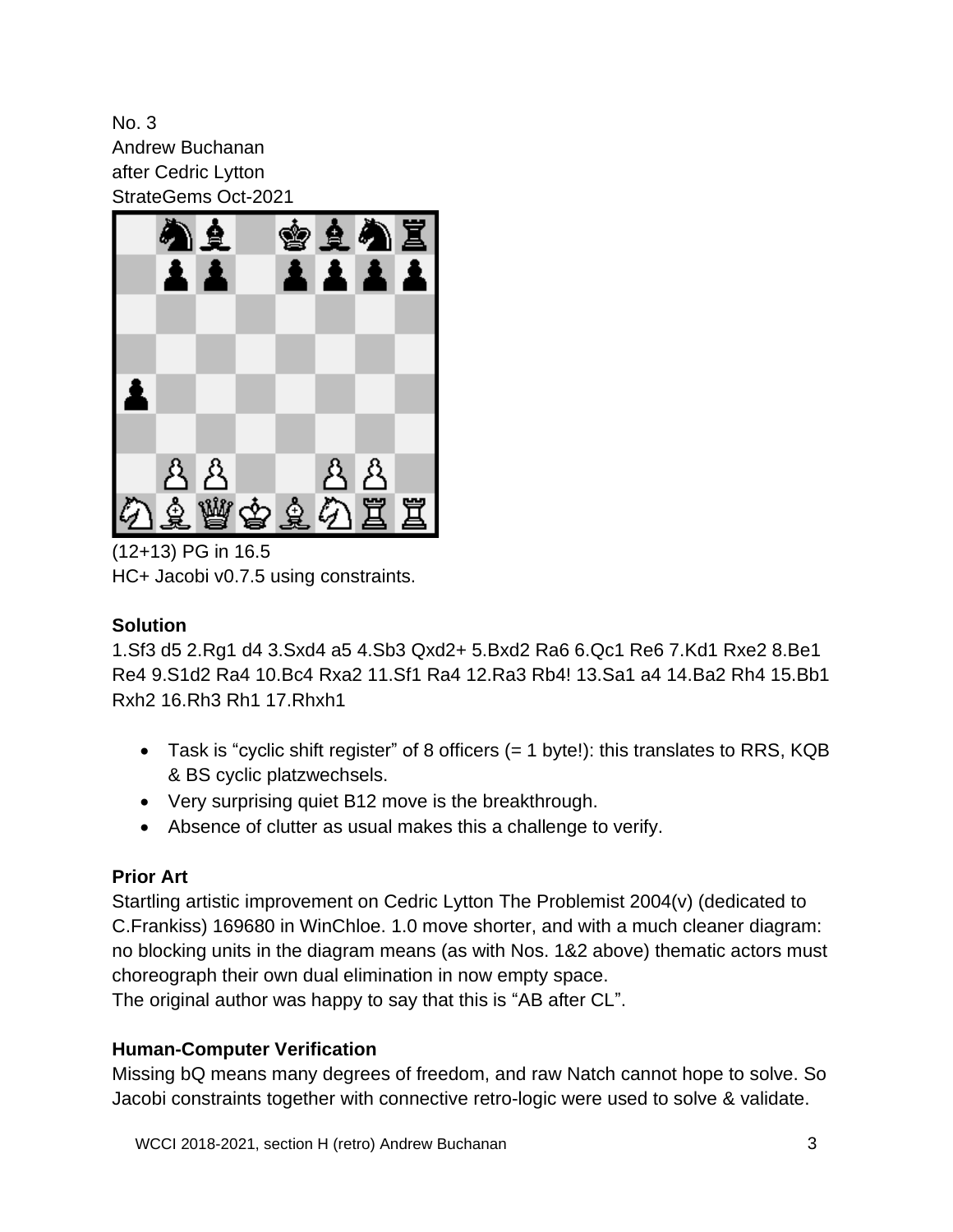No. 4 Andrew Buchanan 10 Problemas Oct-2021



(15+13) PG in 14.5 HC+ Jacobi v0.7.5 using constraints.

# **Solution**

1.e4 c5 2.Bb5 c4 3.Sf3 c3 4.0-0 cxd2 5.c4 f6 6.Qb3 d1=B 7.Bh6 Kf7 8.c5+ d5 9.cxd6ep+ Kg6 10.Se5+ Kh5 11.Be8+ g6 12.Bg7! Bh3 13.gxh3 Bg4 14.f3 Kh4 15.fxg4.

- Valladao in 8.5 moves, equalling the prior record (Minerva).
- Then 6.0 moves re-establish control and show Prenix & Ceriani-Frolkin
- The motivation of W12 is hard to discern, but this is the most important trick.

# **Prior Art**

Hitherto, the shortest Valladao PG is Enzo Minerva 2005 (WinChloe 2005). However my Problemas article includes 6(!) Valladao PGs in 8.0, using a superior matrix.

# **Theoretical Innovation**

"Sprint" is defined as the first segment of a record PG, achieving the task in minimal time. It's followed by "Wind-down" (the winner's jog round the stadium waving at the crowd) where artistic effects can be shown. This balances economy against artistry.

This problem is one of three new matrices which sprint to Valladao in 8.5 like Minerva, but then have extended wind-downs. It is technically difficult to control the position after the ep, and W12 is a trick preventing transposition duals that would otherwise bust the problem. After control is restored, Prenix & Ceriani-Frolkin effects are easy.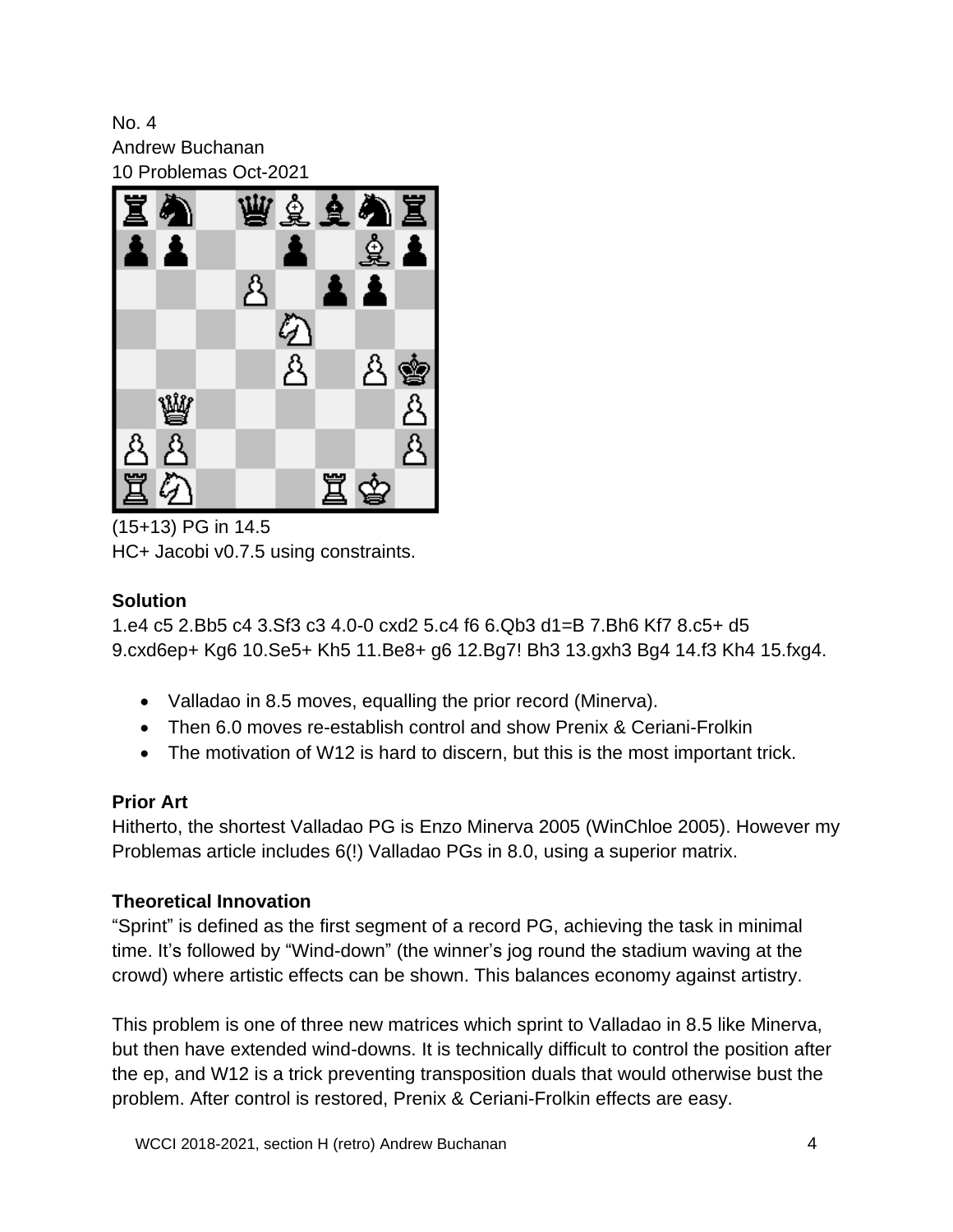No. 5 Andrew Buchanan dedicated to K.Çefle & O.Heimo AA011 24-Dec-2021 The Hopper



(3+5) Position after Black's 5,207th move. h#2.5. 2 solutions. HC+ Popeye v4.87

#### **Solutions**

1. … Kd1 2. Kf1 Bxe3 3. g2 Kd2# 1. ... Bxe3 2. Kh2 Kd2 (0-0-0?) 3. g2 Bf4# But can we prove that castling is illegal?

#### **Retro Logic**

Can White have retained queenside castling right? Let us suppose yes. There were 24 captures and up to 88 pawn moves. One pawn capture per file is necessary and sufficient. This means there were up to 104 disruptive moves, and to reach the absurd total number of moves, we need all of them.

Each disruptive move comes at the end of a sequence of up to 50 moves - *except* that there are three points where "innings" change: the other player takes over as disruptor. At the handover, the new disruption comes at most 49.5 moves after the previous one. Each change of innings costs 0.5 of a move. The total number of moves has been selected so we can cut no corners. We need the number of innings to be minimal.

A minimum of four innings are required: first Black makes disruptive moves, the White then Black and finally White. So 1.5 moves only are lost in the changes. Here are examples of positions for the end of the innings: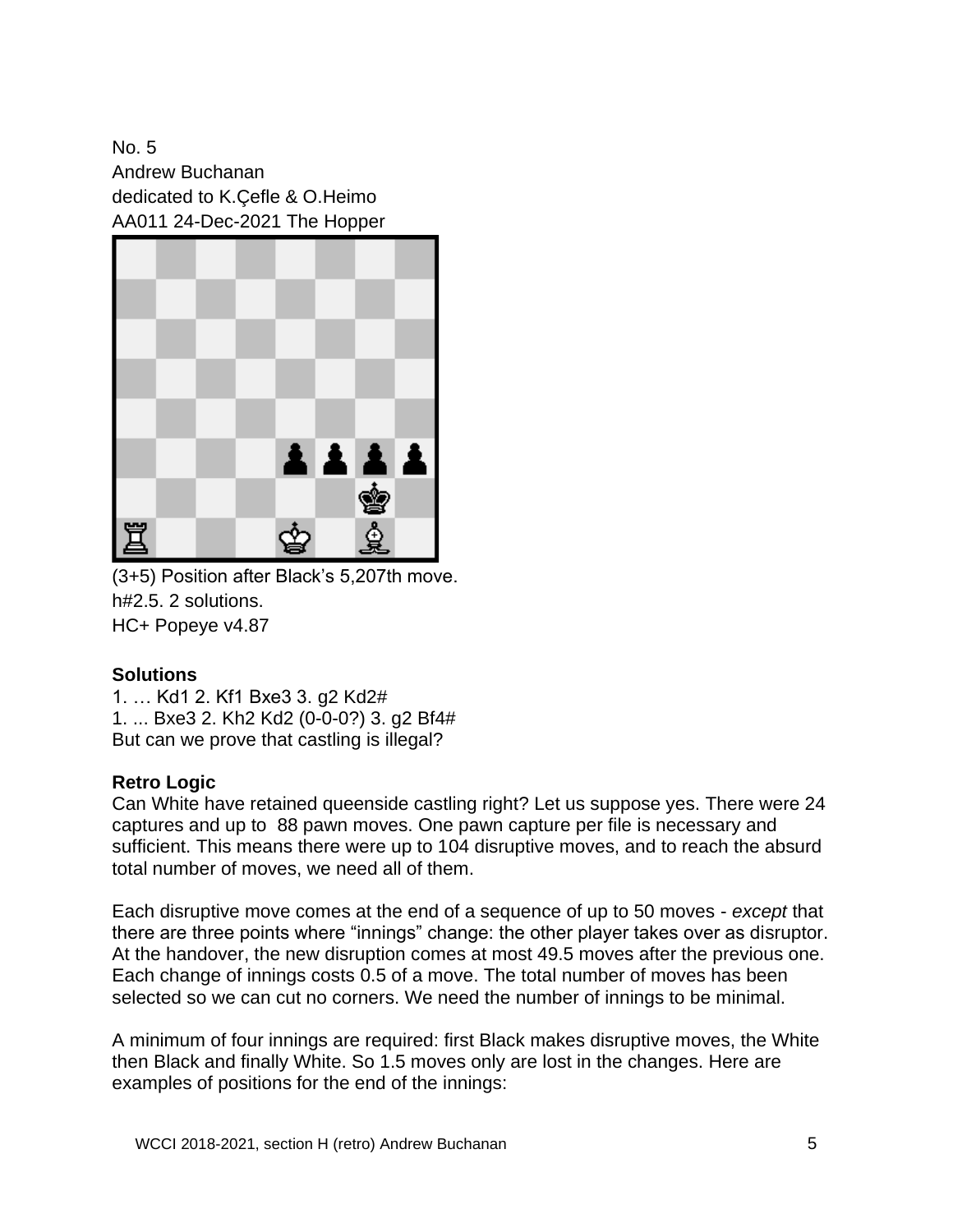

The final disruptive move at the end of White's second innings must be 4,899. Bxf7 or Bxh7. There can now be at most 7.5 moves to reach the diagram position.



The possible positions after the last disruptive move are in the row below, underlined.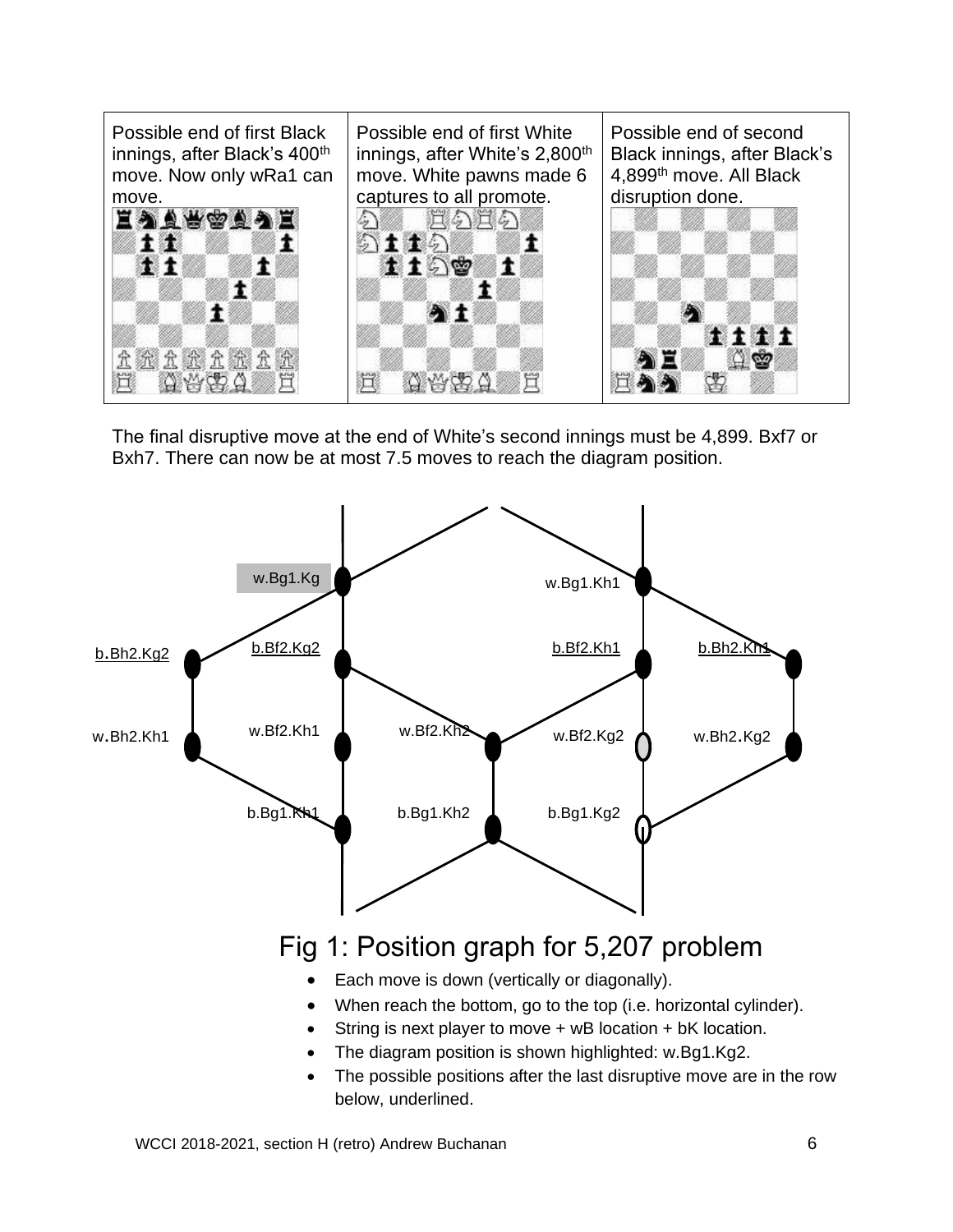The directed graph is a 4-partite cycle. There are only 2 positions in the smallest partition, which happens to contain the target position, so there can be at most 7.5 moves from the last disruptive move to the diagram position. The last disruptive move resulted in b.(Bh2/Bf2).(Bg2.Bf1). Since whichever of these 4 positions we start at is Black to move, this aligns well with the efficient 4-inning sequence earlier.

Hence with  $5,200 - 1.5 + 7.5 = 5,206$  Black moves, White queenside castling can be legal. However we are told Black has just made their  $5.207<sup>th</sup>$  move, so White castling rights must have been lost earlier, and there are 2 clean solutions to the h#2.5

- Detailed strategies needed for emptying the board, with sensitivity to exact values for passing the initiative from one player to another.
- Non-trivial avoidance of 3Rep in the retro endgame.
- Interesting, harmonious helpmate pair at the End of Time, after the stars have all winked out.

#### **Prior Art**

Cefle (Phenix, 1998 in WinChloe as 71271) suggests a position after Black's 516<sup>th</sup> move. However it's very tame, and by progressively enriching the retro & forward play, I have reached 5207. If anyone manages to make a composition with both 50M & 3Rep that requires a *larger* value than 5,207, I am very keen to hear of it.

(Apologies for length of this entry, but there's a lot to show.)